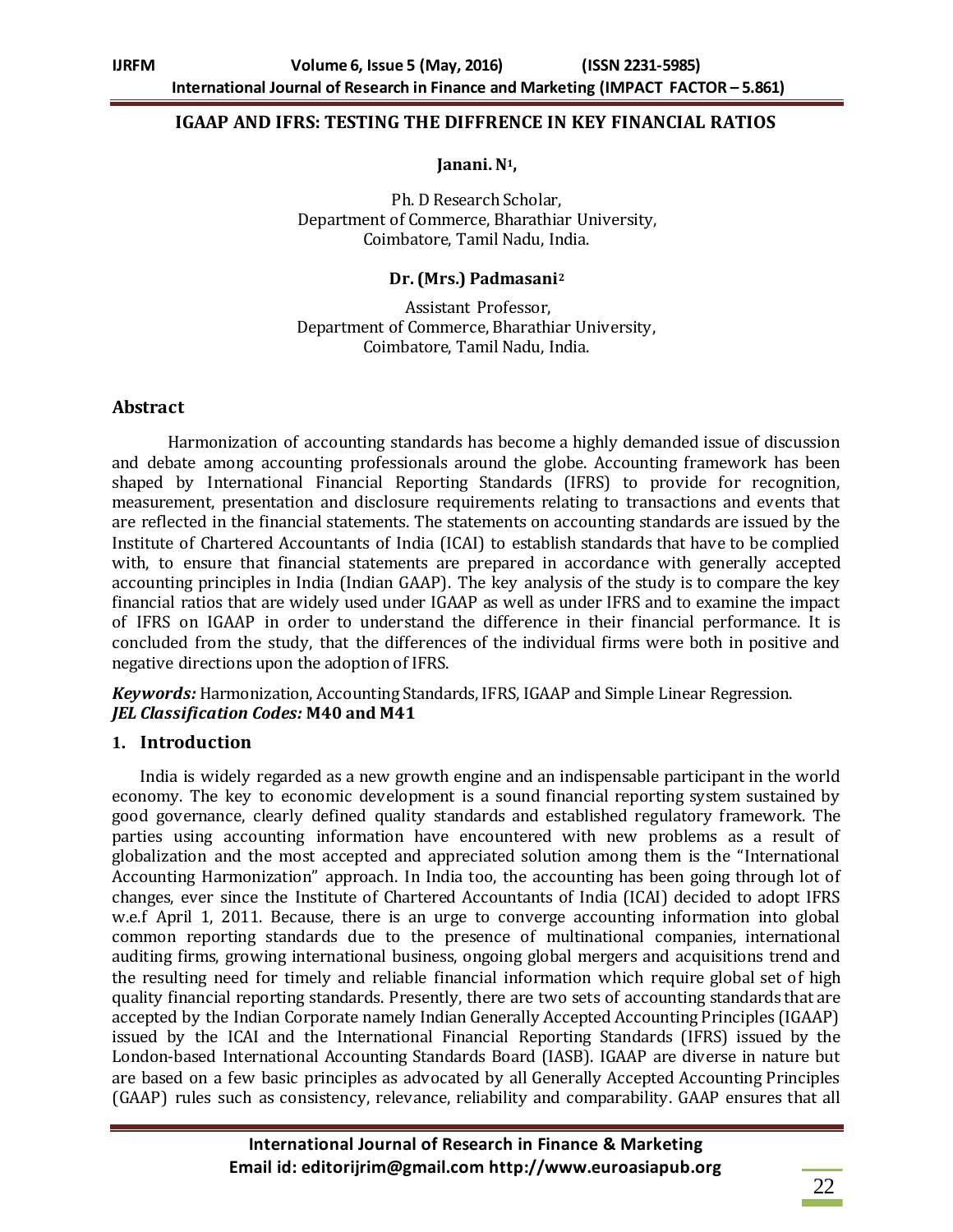# **IJRFM Volume 6, Issue 5 (May, 2016) (ISSN 2231-5985) International Journal of Research in Finance and Marketing (IMPACT FACTOR – 5.861)**

companies are on a level playing field and that the information they presented is consistent, relevant, reliable and comparable. However, adopting IFRS by Indian Corporate seems to be very challenging and at the same time it would also be rewarding. Thus, these moves by India will harmonize its accounting standards with the internationally accepted accounting standards, which will lead to a globally accepted accounting system for the companies in India.

# **2. Literature Review**

IFRS has been recently developed due to expansion of boundaries of business and few researchers conducted study on this issue. There are so many studies that are conducted only outside India but because of non-adoption of IFRS by majority of Indian organizations till date and also due to continuous extension of convergence. Capkun et al. (2008)<sup>1</sup>, analyzed the impact of mandatory change in financial reporting standards in European Union and found that the transition from local GAAP to IFRS had a small but statistically significant impact on total assets, equity, total liabilities and among assets, the most pronounced impact was on intangible assets and property plant and equipment. Messod Beneish and Teri Lombardi Yohn (2008)<sup>2</sup>, suggested that the geographic proximity of domestic companies causes investors to perceive a ―home court advantage compared to foreign companies—one that would not be reduced even when IFRS adoption standardized financial reporting. Neil Weinberg(2008)<sup>3</sup>, explained in the first panel discussion at the Lubin Forum on Contemporary Accounting Issues focused on how companies can make the transition from US Generally Accepted Accounting Principles (GAAP) to International Financial Reporting Standards (IFRS). The panel began with a discussion of the differences between GAAP and IFRS. **Dangwal and Singh (2005)4,** found that certain valuable observations concerning quality of financial reporting which enables the banks to capitalize their underlying strengths, disclosure practices and social viability after undertaking a study of certain interesting issues with regard to the financial reporting of banking companies in India.

# **3. Objectives of the Study**

The following objectives have been framed

- **a.** To compare the key financial ratios as per IGAAP and IFRS.
- **b.** To examine the impact of IFRS on IGAAP ratios

# **4. Hypotheses of the Study**

Based on the above objectives, the following hypotheses have been framed.

*H01-There is no significant difference between IFRS and IGAAP on key financial ratios. H02-There is no significant impact of IFRS on IGAAP ratios.*

# **5. Data and Methodology**

# *Data:*

The study is mainly based on secondary data. The secondary data are collected from company's website and its respective annual reports and also from CMIE Prowess Database. All ten companies which have implemented IFRS since 2011 are considered. They are Bharti Airtel, Dabur India, Infosys, Noida Toll Bridge Limited, Dr. Reddy's Laboratory, Rolta India, SBI FM, Sesa Sterlite, Siemens India, Wipro which belong to different sectors like Communication, FMCG, IT, Transport, Pharmaceuticals, Manufacturing, Finance. The key financial ratios analysed in comparing IGAAP and IFRS were grouped under six heads namely, profitability ratios, liquidity ratios, ratios for corporate valuations, income statement ratios, balance sheet ratios and activity ratios. This study covers the period of four years from 2009-10 to 2012-13 under the old roadmap for convergence of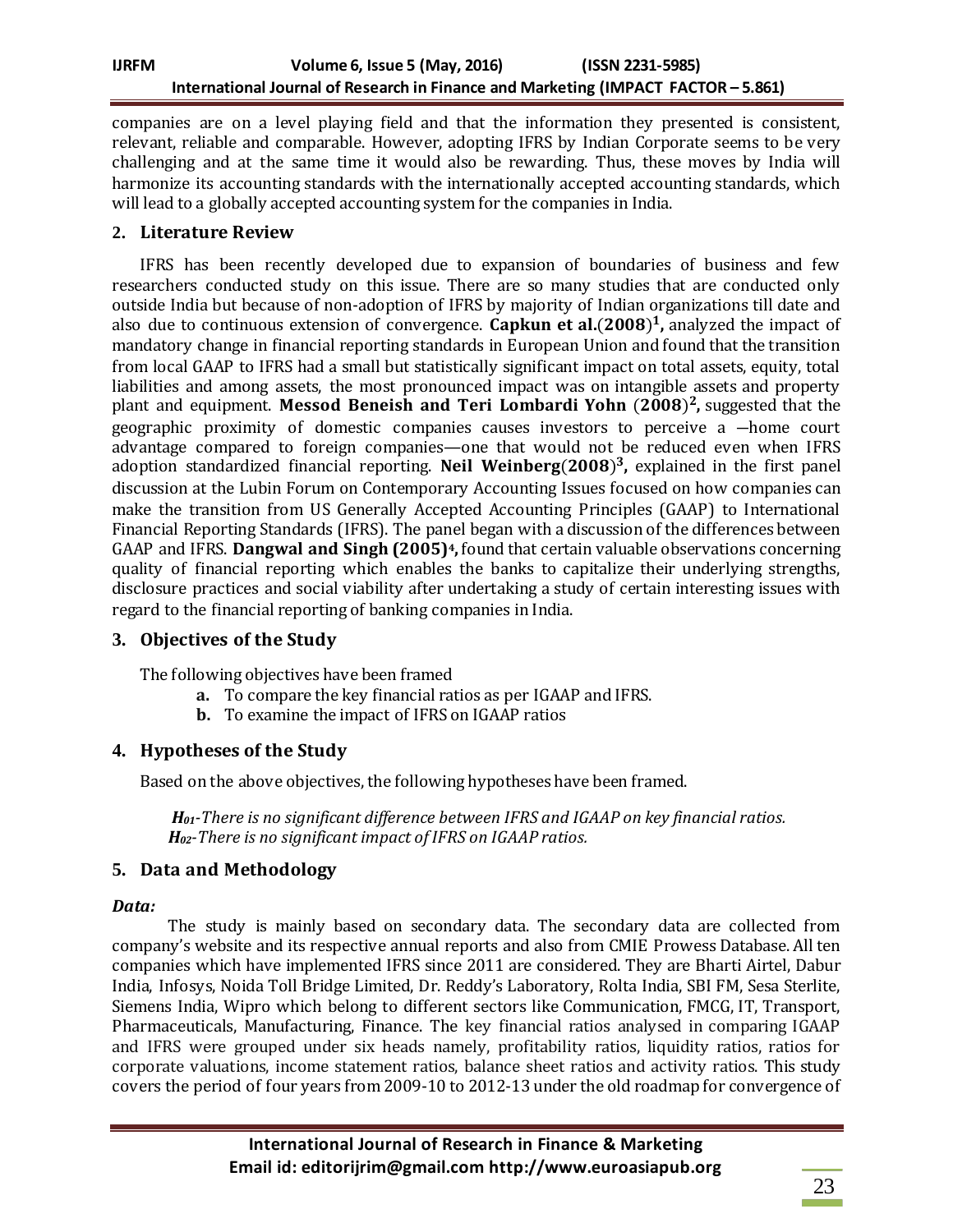IFRS in India. From the revised roadmap issued by IFRS from 2014 onwards the new is being adopted and hence the result of the study may differ,

### **6. Results and Discussion**

### *Comparison of Key Financial Ratios under IGAAP and IFRS*

The IFRS - the accounting standard used in more than 110 countries - has some key differences from the IGAAP. At the conceptual level, IFRS is considered more of a "principles based" accounting standard in contrast to IGAAP which is considered more "rules based." By being more "principles based", IFRS, arguably, represents and captures the economics of a transaction better than IGAAP.

In order to test the hypothesis, there is no significant difference on key financial ratios between IGAAP and IFRS, **Gray's Comparability/ Conservatism Index** is used which helps in identifying which standard is conservative than the other. **Independent Sample t- test** is used to test, how two separate sets of independent and identically distributed samples are obtained, one from each of the two populations being compared with the other and **Levene's F-test** helps in finding out, how the two population variances are not assumed to be equal (Table 1).

| <b>Ratios</b>                         | <b>Gray's Comparability Index</b> | Independent<br><b>Sample t-Test</b> | p value | Levene's Test | p value |  |  |
|---------------------------------------|-----------------------------------|-------------------------------------|---------|---------------|---------|--|--|
| PROFITABILITY RATIOS                  |                                   |                                     |         |               |         |  |  |
| <b>GP</b>                             | 1.121                             | 1.260                               | 0.043   | 110.51        | 0.000   |  |  |
| <b>NP</b>                             | 0.934                             | 1.296                               | 0.049   | 3.287         | 0.107   |  |  |
| <b>ROCE</b>                           | 1.198                             | 0.499                               | 0.031   | 9.564         | 0.009   |  |  |
| <b>ROE</b>                            | 1.107                             | $-1.074$                            | 0.311   | 49.451        | 0.041   |  |  |
| <b>LIQUIDITY RATIOS</b>               |                                   |                                     |         |               |         |  |  |
| CR                                    | 1.474                             | 2.386                               | 0.044   | 11.02         | 0.054   |  |  |
| <b>NCFO</b>                           | 1.000                             | $-1.45$                             | 0.041   | 15.83         | 0.029   |  |  |
| <b>RATIOS FOR CORPORATE VALUATION</b> |                                   |                                     |         |               |         |  |  |
| <b>EPS</b>                            | 0.864                             | $-1.239$                            | 0.025   | 13.70         | 0.006   |  |  |
| P/E                                   | 1.042                             | 1.312                               | 0.026   | 16.98         | 0.026   |  |  |
| <b>MBV</b>                            | 0.937                             | 1.084                               | 0.310   | 0.024         | 0.881   |  |  |
| <b>INCOME STATEMENT RATIOS</b>        |                                   |                                     |         |               |         |  |  |
| <b>EBITDA</b>                         | 1.642                             | 1.463                               | 0.039   | 7.14          | 0.028   |  |  |
| CoS                                   | 1.468                             | 2.018                               | 0.001   | 69.265        | 0.006   |  |  |
| <b>BALANCE SHEET RATIOS</b>           |                                   |                                     |         |               |         |  |  |
| <b>RTC</b>                            | 2.412                             | 2.018                               | 0.001   | 8.65          | 0.046   |  |  |
| <b>ISC</b>                            | 0.866                             | 2.291                               | 0.001   | 31.24         | 0.000   |  |  |
| <b>ACTIVITY RATIOS</b>                |                                   |                                     |         |               |         |  |  |
| <b>OE</b>                             | 0.727                             | 2.554                               | 0.034   | 12.057        | 0.000   |  |  |
| <b>FA</b>                             | 0.660                             | 2.980                               | 0.026   | 0.885         | 0.005   |  |  |
| <b>TA</b>                             | 0.788                             | 1.254                               | 0.001   | 1.978         | 0.043   |  |  |

**Table 1 Comparison of Key Financial Ratios under IGAAP and IFRS**

*Source: Computed Data*

*Note: GPR - Gross Profit Ratio, NPR - Net Profit Ratio, ROCE - Return on Capital Employed, ROE - Return on Equity, CR - Current Ratio, NCFO - Net Cash Flow from Operating Activities, EPS - Earnings*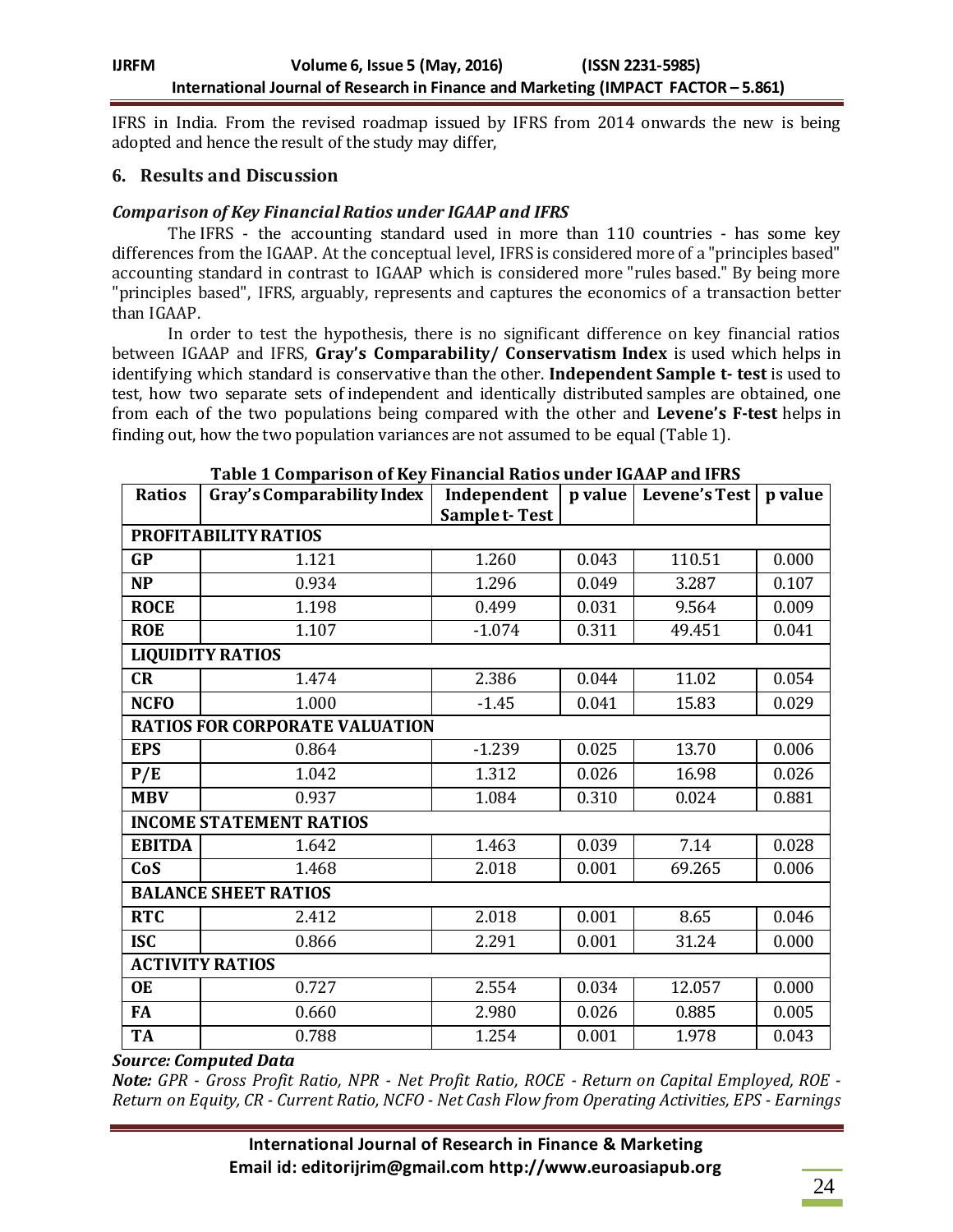*Per Share, P/E - Price Earnings Ratio, MBV -Market to Book Value, EBITDA- Earnings Before Interest, Tax, Depreciation and Amortisation, CoS - Cost of Sales to Total Operating Expenses, RTC - Reserves to Total Capital, ISC - Inventories to Share Capital, OE - Operating Expenses, TA - Total Assets and FA - Fixed Assets.*

### *H01: There is no significant difference between IFRS and IGAAP on key financial ratios.*

In line with the conservatism index, when the values are below +1.0 indicates that IFRS is more conservative than the IGAAP while an index value above +1.0 depicts the opposite, whereas NP, NCFO, EPS, MBV, ISC, OE, FA and TA are conservative as per the norms and the others are not. The independent sample t-test used for the statistical significance of the difference of means, reveal that the calculated t values are less than the critical p-values of 0.05, rejecting the null hypothesis except in ROE and MBV. In other words, the mean values of profitability ratios except ROE and MBV do differ significantly after IFRS adoption. However the results of Levene's F test reveal that of the calculated p is less than the critical p value at 0.05 significance level, rejecting the null hypothesis except NP, CR and MBV. Therefore there is significant difference between IFRS and IGAAP on key financial ratios except NP, CR and MBV.

### *Impact of IFRS on IGAAP*

To study the extent to which IFRS ratios can be explained by the corresponding IGAAP ratios and to examine the degree of correlation between the two sets of ratios using Simple Linear Regression was used by adopting Ordinary Least Square (OLS) method. Financial ratios should be identical if there is no difference between IFRS and IGAAP.

For this purpose, the following null hypothesis was formulated **"There is no significant impact of IFRS on IGAAP ratios"** and tested using the following model (Table 2).

$$
IFRS_{it} = \alpha + \beta IGAAP_{it} + \varepsilon \qquad \qquad \ldots (1)
$$

*Where:* 

*IFRS<sub>it</sub>* = *IFRS* ratio for company *i* at time t, *IGAAP<sub>it</sub>*= *IGAAP* ratio for company *i* at time t,  $\alpha$  = intercept, *β = coefficient of the variable IGAAP, i = refers to 10 companies sampled, t = year end date and ε = error term.*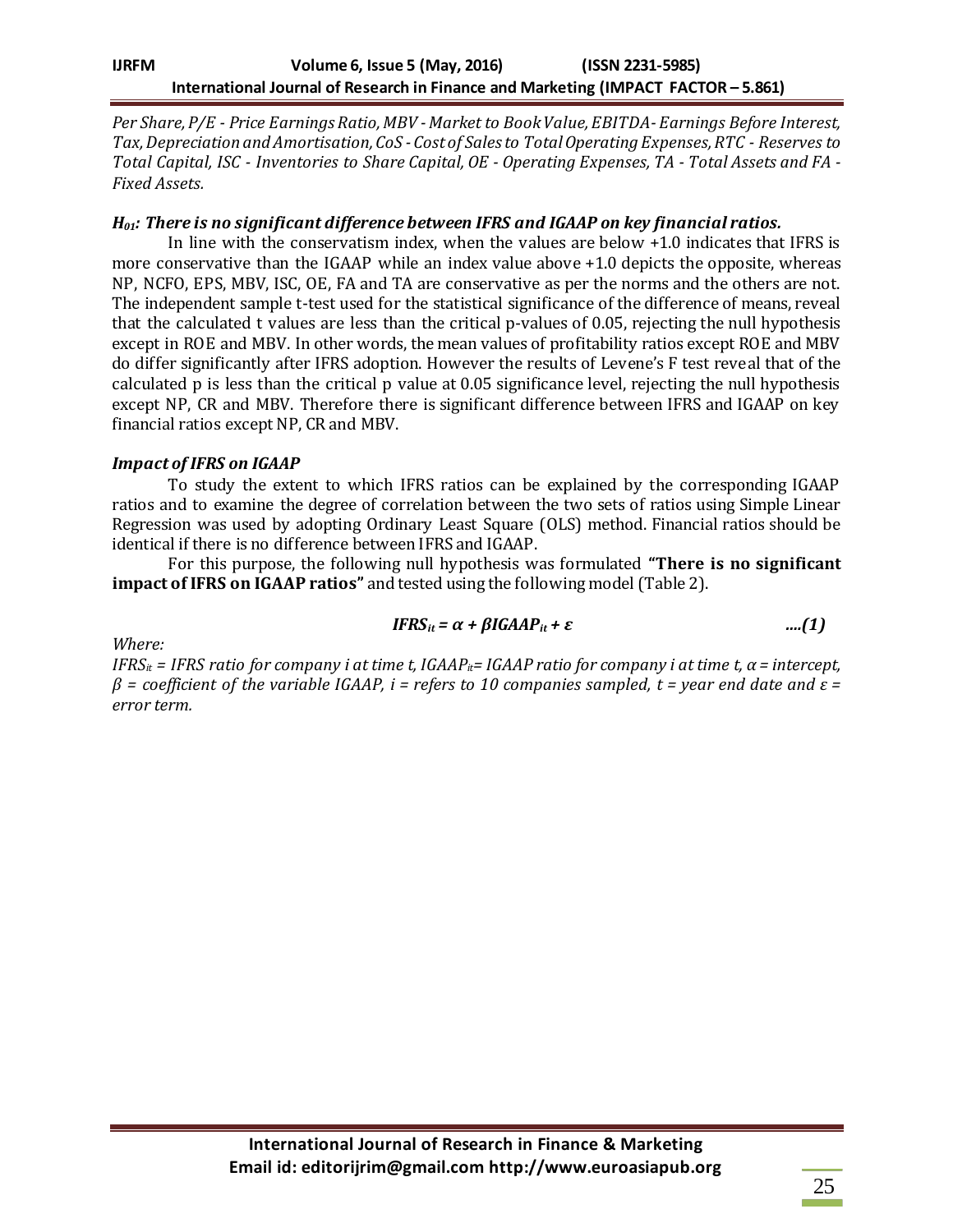|                                       |                | Table 2 Regression of Irks Kauos with IGAAP Kauos of Select Companies |        |            |       |            |
|---------------------------------------|----------------|-----------------------------------------------------------------------|--------|------------|-------|------------|
| <b>RATIOS</b>                         | $\mathbf{R}^2$ | $\beta$ co-efficient                                                  | F      | <b>SIG</b> | T     | <b>SIG</b> |
| PROFITABILITY RATIOS                  |                |                                                                       |        |            |       |            |
| <b>GPR</b>                            | 0.277          | 0.619                                                                 | 3.067  | 0.118      | 1.751 | 0.118      |
| <b>NPR</b>                            | 0.552          | 0.470                                                                 | 9.842  | 0.014      | 3.127 | 0.014      |
| <b>ROCE</b>                           | 0.414          | 0.586                                                                 | 5.659  | 0.045      | 2.379 | 0.045      |
| <b>ROE</b>                            | 0.799          | 0.928                                                                 | 31.805 | 0.000      | 5.642 | 0.000      |
| <b>LIQUIDITY RATIOS</b>               |                |                                                                       |        |            |       |            |
| CR                                    | 0.571          | 0.719                                                                 | 10.631 | 0.012      | 3.261 | 0.012      |
| <b>NCFO</b>                           | 0.487          | 0.830                                                                 | 7.594  | 0.025      | 2.756 | 0.025      |
| <b>RATIOS FOR CORPORATE VALUATION</b> |                |                                                                       |        |            |       |            |
| <b>EPS</b>                            | 0.789          | 0.556                                                                 | 29.861 | 0.001      | 5.464 | 0.001      |
| P/E                                   | 0.695          | 0.905                                                                 | 18.209 | 0.003      | 4.267 | 0.003      |
| <b>MBV</b>                            | 0.766          | 0.298                                                                 | 26.223 | 0.001      | 5.121 | 0.001      |
| <b>INCOME STATEMENT RATIOS</b>        |                |                                                                       |        |            |       |            |
| <b>EBITDA</b>                         | 0.634          | 0.821                                                                 | 13.647 | 0.006      | 3.694 | 0.006      |
| CoS                                   | 0.104          | 0.868                                                                 | 0.932  | 0.363      | 0.965 | 0.363      |
| <b>BALANCE SHEET RATIOS</b>           |                |                                                                       |        |            |       |            |
| <b>RTC</b>                            | 0.145          | 0.889                                                                 | 0.034  | 0.953      | 0.061 | 0.953      |
| <b>ISC</b>                            | 0.579          | 0.976                                                                 | 11.513 | 0.009      | 3.393 | 0.009      |
| <b>ACTIVITY RATIOS</b>                |                |                                                                       |        |            |       |            |
| <b>OE</b>                             | 0.553          | 0.234                                                                 | 9.904  | 0.014      | 3.147 | 0.014      |
| FA                                    | 0.519          | $-0.066$                                                              | 8.636  | 0.019      | 2.939 | 0.019      |
| <b>TA</b>                             | 0.657          | $-0.059$                                                              | 15.342 | 0.004      | 3.917 | 0.004      |

#### **Table 2 Regression of IFRS Ratios with IGAAP Ratios of Select Companies**

#### *Source: Computed Data*

*Note: GPR - Gross Profit Ratio, NPR - Net Profit Ratio, ROCE - Return on Capital Employed, ROE - Return on Equity, CR - Current Ratio, NCFO - Net Cash Flow from Operating Activities, EPS - Earnings Per Share, P/E - Price Earnings Ratio, MBV -Market to Book Value, EBITDA- Earnings Before Interest, Tax, Depreciation and Amortisation, CoS - Cost of Sales to Total Operating Expenses, RTC - Reserves to Total Capital, ISC - Inventories to Share Capital, OE - Operating Expenses, TA - Total Assets and FA - Fixed Assets.*

The results of the regression analysis of IGAAP and IFRS ratios for select companies indicate that except GPR ( $R^2 = 0.277$ ), CoS ( $R^2 = 0.104$ ) and RTC ( $R^2 = 0.145$ ), all the other ratios have a strong relationship with IFRS for the above three ratios. The remaining ratios namely: FA and TA had a weak but significant correlation with  $R^2$  ranging from -0.59% to -0.66%. These results reveal that the financial ratios under IFRS and IGAAP are strongly correlated confirming the increased volatility of financial ratios under IFRS.

# **7. Conclusion**

Accounting Standards (AS) need to be at par with IFRS, so that the Indian corporate and the accounting professionals reap the benefits of global accounting standard, irrespective of various challenges. Adoption of converged IFRS in India will significantly change the contents of corporate financial statements as a result of more refined measurements of performance and state of affairs, and the enhanced disclosures may lead to greater transparency and comparability. The transition